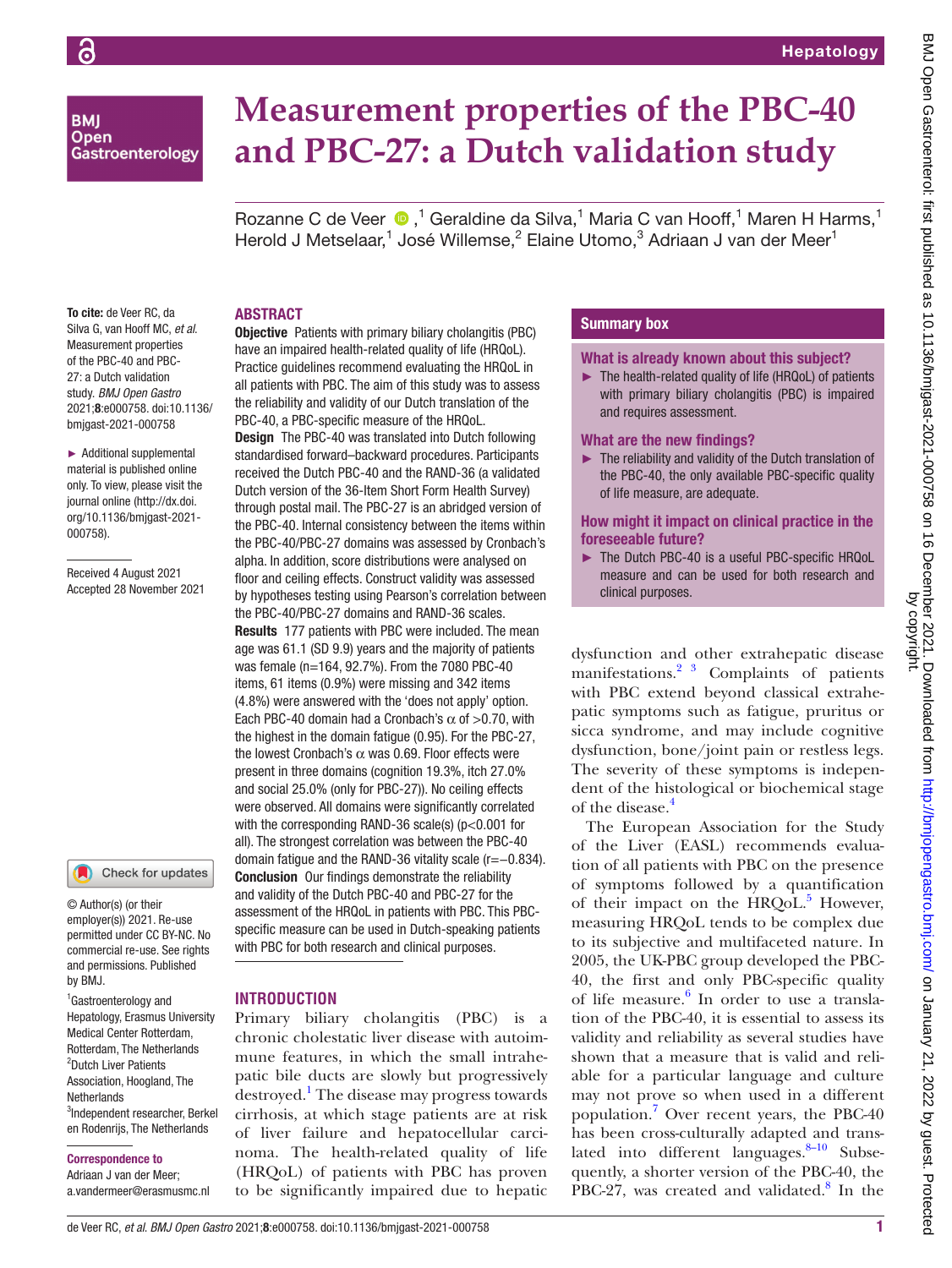<span id="page-1-0"></span>

| <b>Table 1</b> Cohort characteristics |                |  |  |  |
|---------------------------------------|----------------|--|--|--|
|                                       | $N = 177$      |  |  |  |
| Age (years)*                          | 61.1(9.9)      |  |  |  |
| Female, n (%)                         | 164 (92.7)     |  |  |  |
| Cirrhosis, n (%)+                     | 28/175 (16.0)  |  |  |  |
| Hospitals                             |                |  |  |  |
| University centres                    | 93 (52.5)      |  |  |  |
| Non-university centres                | 84 (47.5)      |  |  |  |
| Duration of disease                   |                |  |  |  |
| Less than 12 months                   | 5(2.8)         |  |  |  |
| Between 1 and 5 years                 | 37 (20.9)      |  |  |  |
| 38 (21.5)<br>Between 5 and 10 years   |                |  |  |  |
| 97 (54.8)<br>Longer than 10 years     |                |  |  |  |
| <b>Educational level</b>              |                |  |  |  |
| Primary education                     | 3(1.7)         |  |  |  |
| Secondary education                   | 28 (15.9)      |  |  |  |
| Intermediate vocational education     | 72 (40.9)      |  |  |  |
| High vocational education             | 46 (26.2)      |  |  |  |
| University                            | 21 (11.9)      |  |  |  |
| Other                                 | 6(3.4)         |  |  |  |
| UDCA treatment, n (%)<br>166 (93.8)   |                |  |  |  |
| Pruritus VAS score‡                   | $1.0(0.0-4.0)$ |  |  |  |

\*Data are expressed as mean with SD.

†Data on cirrhosis are missing for two patients.

‡Data are expressed as median with IQR.

UDCA, ursodeoxycholic acid; VAS, Visual Analogue Scale.

Netherlands, there is currently no PBC-specific quality of life measure available. A standardised assessment of the HRQoL of Dutch-speaking patients with PBC would facilitate routine screening in clinical practice and contribute to ongoing and future research, both nationally and internationally. Therefore, the aim of this study was to assess the reliability and validity of our Dutch translation of the PBC-40 and the PBC-27 in a population of patients with PBC in the Netherlands.

# **PATIENTS AND METHODS**

#### **Study population and design**

All members of the Dutch Liver Patients Association (DLPA) who are registered with a diagnosis of PBC and patients with PBC of the outpatient clinic of the department of gastroenterology and hepatology of the Erasmus University Medical Centre Rotterdam diagnosed with PBC received an invitation between August and October 2020 to participate in this study. Patients were eligible for inclusion in case of an established PBC diagnosis according to the EASL guideline.<sup>5</sup> Patients received two self-report questionnaires, the Dutch PBC-40 and the RAND-36, through postal mail. Demographic and clinical questions (ie, age, gender, duration of the disease and the use of ursodeoxycholic acid (UDCA)) were also requested. In addition, patients were asked to report

BMJ Open Gastroenterol: first published as 10.1136/bmjgast-2021-000758 on 16 December 2021. Downloaded from http://bmjopengastro.bmj.com/ on January 21, 2022 by guest. Protected<br>by copyright. BMJ Open Gastroenterol: first published as 10.1136/bmjgast-2021-000758 on 16 December 2021. Downloaded from thtp://bmjopengastro.bmj.com/ on January 21, 2022 by guest. Protected by copyright.

possible presence of pruritus using the Visual Analogue Scale (VAS).<sup>[11](#page-5-7)</sup> Participating members of the DLPA were asked for an additional written permission to contact their treating physician in order to confirm their diagnosis.

This study was divided into three phases, which consisted of (1) the development of the Dutch version of the PBC-40, (2) a pilot study testing the preliminary version of the Dutch PBC-40, and (3) the evaluation of the reliability and validity of the final version of the Dutch PBC-40 (and PBC-27) in a cohort of patients with PBC across the Netherlands.

#### **Questionnaires**

# PBC-40

The PBC-40 is a HRQoL measure designed for selfcompletion in patients with PBC. $6$  This disease-specific measure covers six domains through 40 quality of life statements, with higher scores denoting a worse HRQoL. The domain symptoms (7 items), itch (3 items), fatigue (11 items) and cognition (6 items) consist of a Likert scale of 1–5 points with 1 corresponding to 'never' and 5 corresponding to 'always'. Patients are requested to reflect on the past 4weeks. The remaining domains, social (10 items) and emotional (3 items), do not refer to a specific time period and consist of a 1 to 5-point Likert scale with 1 corresponding to 'strongly disagree' and 5 corresponding to 'strongly agree'. For items 3, 8, 9, 10, 29 and 31, there is an additional 'does not apply' option available.

#### PBC-27

The PBC-27 is an abridged version of the PBC-40, which was developed in 2010 by Montali *et al*. [8](#page-5-6) Contrary to the PBC-40, this scale redistributes its 27 items from six to seven domains: symptoms (3 items), dryness (2 items), itch (3 items), fatigue (8 items), cognition (5 items), emotional (3 items) and social (3 items). The scoring system does not differ from the original PBC-40.

### RAND-36

The RAND-36 is the validated Dutch version of the 36-Item Short Form Health Survey (also known as SF-36) and is a widely used generic patient-reported outcome measure to assess HRQoL in various conditions.<sup>12</sup> It comprises eight health concepts (physical functioning, bodily pain, role limitations due to physical health problems, role limitations due to personal or emotional problems, emotional well-being, social functioning, energy/ fatigue and general health perceptions) which can be aggregated into two summary scores: 'mental component summary' and 'physical component summary'.<sup>13</sup> Scores on all individual items range from 0 to 100, with lower scores denoting a worse HRQoL.

# **Linguistic validation of the Dutch PBC-40 and pilot study**

The PBC-40 was translated into Dutch following standardised forward–backward procedures.<sup>7</sup> The forward translation was independently performed by three native Dutch speakers with both medical and non-medical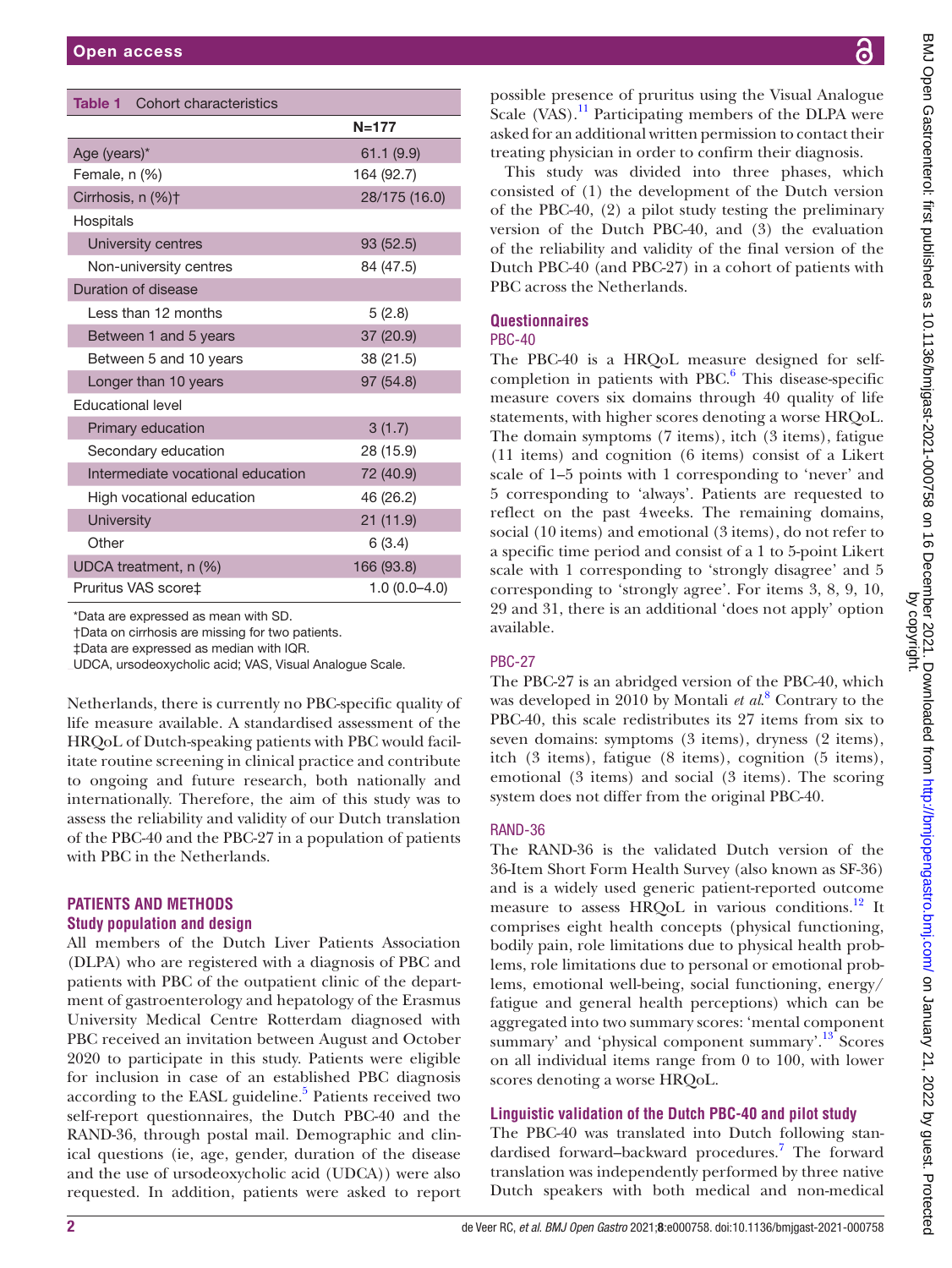

<span id="page-2-0"></span>Figure 1 Median domain scores for the PBC-40 and PBC-27. The score of each domain ranges from 1 to 5. The white bars present the results of the PBC-40, and the grey bars present the results of the PBC-27. Error bars represent IQRs.

backgrounds. Discrepancies between the translations were discussed by the translators in order to reach consensus. This preliminary version of the Dutch PBC-40 was back-translated to English by a bilingual speaker (native English) with a medical background and then compared with the original version in order to identify misconceptions. As a pilot, three medical doctors without experience in the field of PBC and five patients with PBC were asked to complete this preliminary Dutch questionnaire. They were interviewed face-to-face by a member of the study team afterwards, during which the quality of life statements were evaluated per item. The feedback was discussed by the study team and minor textual edits were performed. This version of the Dutch PBC-40 was reviewed by PBC experts (who were part of the study team but were not involved in the back translation and forward translation). The finalised Dutch PBC-40 contains the same number of items, domains, layout and scoring system as the original PBC-40 [\(online supple](https://dx.doi.org/10.1136/bmjgast-2021-000758)[mental material](https://dx.doi.org/10.1136/bmjgast-2021-000758)).

#### **Statistical analyses**

The measurement properties internal consistency, content validity and construct validity of the PBC-40 and PBC-27 were tested to assess the quality domains reliability and validity. If data were missing from a PBC-40 domain (defined as missed, duplicated or does not apply answers), the whole domain was discarded if <50% of items were completed. If >50% of the items were completed, the median value of the completed items in the domain was allocated to the missing items.<sup>[6](#page-5-4)</sup>

The *internal consistency* is the degree of inter-relatedness among the items in the measure.<sup>14</sup> A reliable measure assesses a single underlying concept by using multiple items. This was calculated with Cronbach's alpha. A high Cronbach's alpha indicated high correlations between the multiple items. Values between 0.70 and 0.95 were considered to reflect adequate internal consistency.<sup>[15](#page-5-11)</sup>

The *content validity* is the degree to which the content of a measure adequately reflects the target construct.<sup>14</sup>

This was subjectively assessed and verified by examining whether the items appeared to be measuring what they are intended to measure ('face validity'); that is, the questions seemed plausible, relevant and to span the domain adequately. Face validity was determined by the entire study team (including the two PBC experts who were not involved in the back translation and forward translation), based on the linguistic validation process with feedback of three independent medical doctors and five patients with PBC, as described earlier. In addition, score distributions on floor and ceiling effects were analysed. These effects may occur when >15% of the patients score at the lower (floor) or upper (ceiling) end of the scale.

The *construct validity* is the extent to which scores relate to other known measures. Construct validity was verified by hypotheses testing using Pearson's correlation between RAND-36 scales and the various PBC-40 and PBC-27 domains (we expect negative Pearson's coefficients because the scales of the PBC-40/PBC-27 and the RAND-36 move in the opposite direction). The following hypotheses were formulated based on previous research $68$ :

- ► PBC-40/PBC-27 domain symptoms negatively correlate with RAND-36 physical functioning and physical pain scales.
- ► PBC-40/PBC-27 domain itch negatively correlates with RAND-36 physical functioning scale and pruritus VAS score.
- ► PBC-40/PBC-27 domain fatigue negatively correlates with RAND-36 vitality scale.
- PBC-40/PBC-27 domain cognitive negatively correlates with RAND-36 mental component summary.
- ► PBC-40/PBC-27 domain social negatively correlates with RAND-36 social functioning scale.
- ► PBC-40/PBC-27 domain emotional negatively correlates with RAND-36 mental health and role emotional scale.
- ► PBC-27 domain dryness negatively correlates with RAND-36 physical functioning and physical role scale.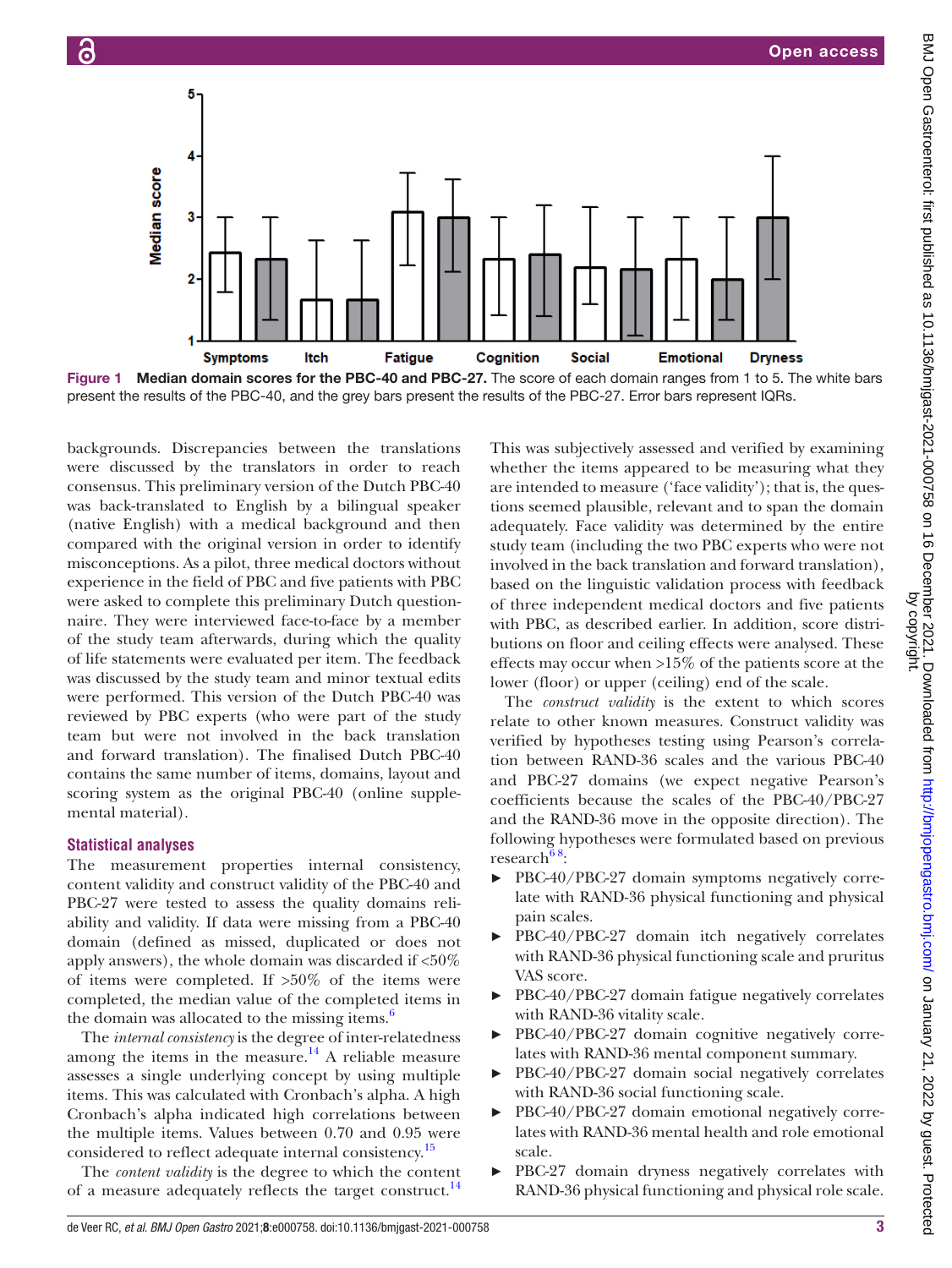<span id="page-3-0"></span>

|               | <b>Table 2</b> Internal consistency of the Dutch PBC-40 and |
|---------------|-------------------------------------------------------------|
| <b>PBC-27</b> |                                                             |

| <b>Domain</b>  | n   | Cronbach's $\alpha$ PBC-40 | Cronbach's $a$<br><b>PBC-27</b> |
|----------------|-----|----------------------------|---------------------------------|
| Symptoms       | 177 | 0.81                       | 0.70                            |
| <b>Dryness</b> | 177 |                            | 0.69                            |
| <b>Itch</b>    | 111 | 0.83                       | 0.83                            |
| Fatigue        | 177 | 0.95                       | 0.92                            |
| Cognition      | 176 | 0.94                       | 0.93                            |
| Social         | 176 | 0.91                       | 0.85                            |
| Emotional      | 176 | 0.78                       | 0.78                            |

Construct validity was considered adequate when at least 75% of the aforementioned hypotheses were confirmed (ie, a statistically significant correlation). $^{14}$  $^{14}$  $^{14}$ 

Data are presented as mean with SD in case of normal distribution, and otherwise as median with IQR. All statistical tests were two-sided, and a p value of <0.05 was considered to be statistically significant. Statistical analyses were performed using SPSS Statistics V.25.0.

#### **RESULTS**

#### **Cohort characteristics**

Following an overall response rate of 68%, a total of 177 patients with PBC were included. The mean age was 61.1 (SD 9.9) years, and the majority of the patients was female  $(n=164, 92.7\%)$ . More than half of the patients  $(n=97, 100)$ 54.8%) reported a time since diagnosis of more than 10 years, and the large majority (n=166, 93.8%) were being treated with UDCA [\(table](#page-1-0) 1).

<span id="page-3-1"></span>

| Table 3<br>Floor and ceiling effects of the Dutch PBC-40 and<br><b>PBC-27</b> |                          |                 |     |                 |                   |
|-------------------------------------------------------------------------------|--------------------------|-----------------|-----|-----------------|-------------------|
| <b>Domains</b><br>(number of<br>items)                                        | <b>Possible</b><br>range | Actual<br>range | n   | Floor<br>$(\%)$ | Ceilina<br>$(\%)$ |
| <b>PBC-40</b>                                                                 |                          |                 |     |                 |                   |
| Symptoms (7)                                                                  | $7 - 35$                 | $7 - 32$        | 176 | 1.7             | 0.0               |
| Itch $(3)$                                                                    | $3 - 15$                 | $3 - 13$        | 109 | 27.0            | 0.0               |
| Fatigue (11)                                                                  | $11 - 55$                | $11 - 53$       | 177 | 1.7             | 0.0               |
| Cognition (6)                                                                 | $6 - 30$                 | $6 - 30$        | 176 | 19.3            | 0.6               |
| Social (10)                                                                   | $10 - 50$                | $10 - 49$       | 176 | 5.1             | 0.0               |
| Emotional (3)                                                                 | $3 - 15$                 | $3 - 15$        | 176 | 10.8            | 1.7               |
| <b>PBC-27</b>                                                                 |                          |                 |     |                 |                   |
| Symptoms (3)                                                                  | $3 - 15$                 | $3 - 15$        | 177 | 11.9            | 0.6               |
| Dryness (2)                                                                   | $2 - 10$                 | $2 - 10$        | 177 | 6.8             | 7.3               |
| Itch $(3)$                                                                    | $3 - 15$                 | $3 - 13$        | 109 | 27.0            | 0.0               |
| Fatigue (8)                                                                   | $8 - 40$                 | 8–38            | 177 | 2.8             | 0.O               |
| Cognition (5)                                                                 | $5 - 25$                 | $5 - 25$        | 176 | 19.3            | 0.6               |
| Social (3)                                                                    | $3 - 15$                 | $3 - 15$        | 176 | 25.0            | 2.3               |
| Emotional (3)                                                                 | $3 - 15$                 | $3 - 15$        | 176 | 10.8            | 1.1               |

#### **Internal consistency**

Each domain of the Dutch PBC-40 had a Cronbach's α coefficient above 0.70. The highest Cronbach's α coefficient was observed in the domain fatigue (0.95), followed by the domains cognition and social (0.94 and 0.91, respectively) ([table](#page-3-0) 2). Comparable Cronbach's α coefficients were observed for the PBC-27 domains, except for the  $\alpha$  coefficient of the domain symptoms, which was lower compared with the PBC-40 (0.70 vs 0.81). The PBC-27 specific domain dryness showed an α coefficient of 0.69.

#### **Content validity**

Face validity was considered adequate for the Dutch PBC-40 during the pilot study. Floor effects were present in two domains of the PBC-40 (cognition 19.3% and itch 27.0%) and in three domains of the PBC-27 (cognition 19.3%, social 25.0% and itch 27.0%). No ceiling effects were observed in both the PBC-40 and PBC-27 domain scores [\(table](#page-3-1) 3).

#### **Construct validity**

Pearson's correlations between RAND-36 scales and the various PBC-40 and PBC-27 domains are shown in [table](#page-4-0) 4. Referring to the predefined hypotheses, all domains were statistically significantly correlated (p<0.001). The strongest correlation was observed between the PBC-40 domain fatigue and the vitality scale of the RAND-36 with a Pearson's correlation of −0.834 (p<0.001). Correlations between the PBC-27 domains and RAND-36 scales were comparable to the correlations between the PBC-40 and the RAND-36 scales ([table](#page-4-0) 4). In addition, the itch domain of the PBC-40 and PBC-27 correlated significantly with the pruritus VAS score  $(r=-0.719, p<0.001)$ .

# **DISCUSSION**

We herein report the first validation study of our Dutch translation of the PBC-40 and PBC-27 which provides a useful PBC-specific HRQoL measure for Dutch-speaking patients with PBC. Internal consistency, reliability and validity were generally adequate. Based on our findings, the Dutch version of the PBC-40 and PBC-27 can be used in clinical practice, in HRQoL studies and in clinical drug trials.

Cronbach's alpha coefficients ranged from 0.81 to 0.95 for the different PBC-40 domains, which was largely similar to previous validation studies $8-10$  and demonstrated adequate reliability. Interestingly, we observed a higher Cronbach's alpha for the domain symptoms (0.81) as compared with prior studies (range  $0.52-0.72$ ),  $8-10$ despite the heterogeneous nature of this domain. Montali *et al* developed the PBC-27, an abridged version of the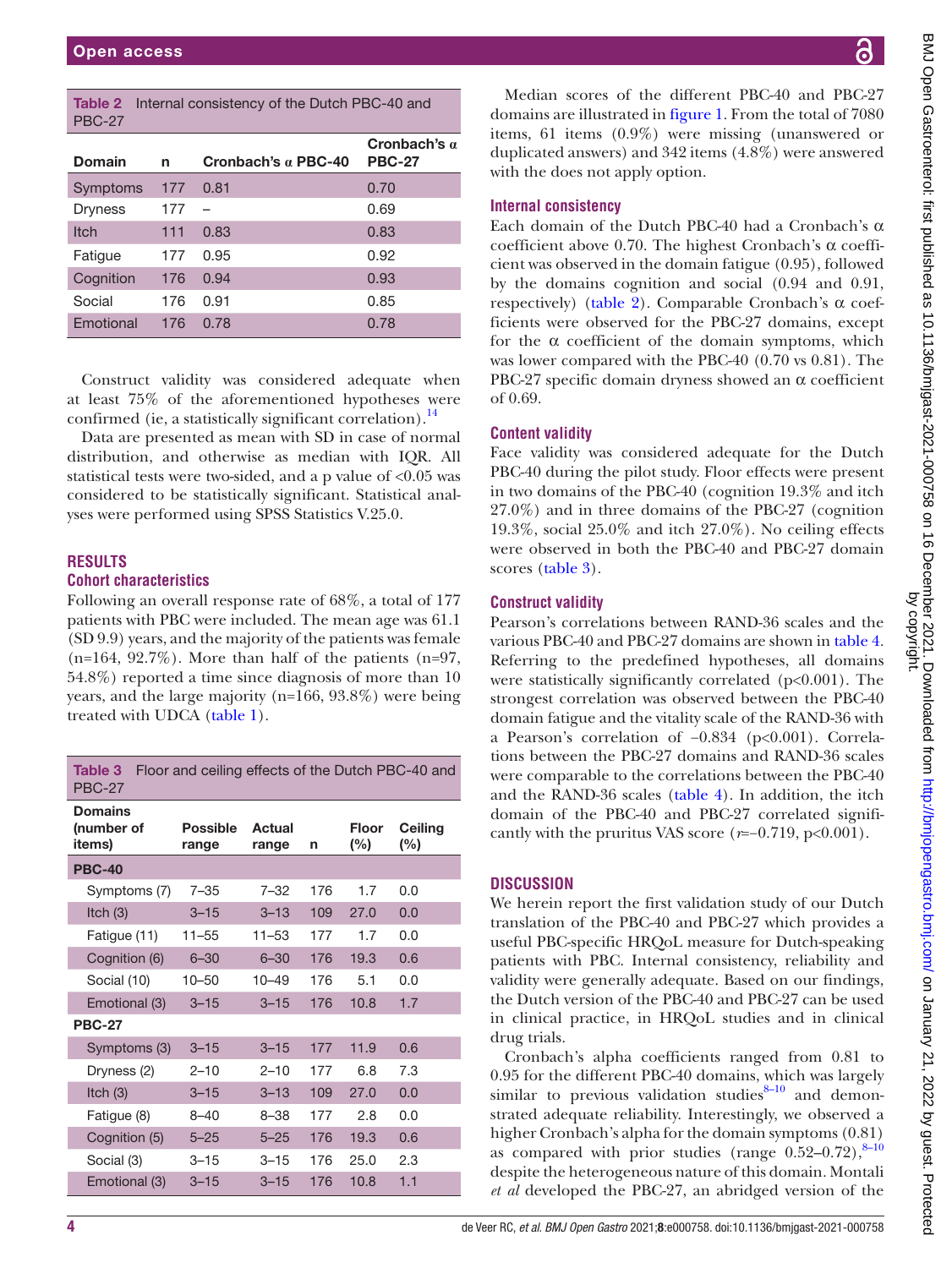<span id="page-4-0"></span>

| Table 4<br>Construct validity of PBC-40 and PBC-27 |                                |                           |         |
|----------------------------------------------------|--------------------------------|---------------------------|---------|
| <b>Domains</b>                                     | <b>RAND-36 scales</b>          | Pearson's<br>coefficient* | P value |
| <b>PBC-40</b>                                      |                                |                           |         |
| Symptoms                                           | Physical<br>functioning        | $-0.535$                  | < 0.001 |
| Symptoms                                           | Physical pain                  | $-0.620$                  | < 0.001 |
| ltch                                               | Physical<br>functioning        | $-0.322$                  | < 0.001 |
| Fatigue                                            | Vitality                       | $-0.834$                  | < 0.001 |
| Cognition                                          | Mental<br>component<br>summary | $-0.579$                  | < 0.001 |
| Social                                             | Social<br>functioning          | $-0.779$                  | < 0.001 |
| Emotional                                          | Mental health                  | $-0.708$                  | < 0.001 |
| Emotional                                          | Role emotional                 | $-0.478$                  | < 0.001 |
| <b>PBC-27</b>                                      |                                |                           |         |
| Symptoms                                           | Physical<br>functioning        | $-0.474$                  | < 0.001 |
| Symptoms                                           | Physical pain                  | $-0.617$                  | < 0.001 |
| <b>Itch</b>                                        | Physical<br>functioning        | $-0.322$                  | < 0.001 |
| <b>Dryness</b>                                     | Physical<br>functioning        | $-0.423$                  | < 0.001 |
| <b>Dryness</b>                                     | Physical role                  | $-0.262$                  | < 0.001 |
| Fatigue                                            | Vitality                       | $-0.834$                  | < 0.001 |
| Cognition                                          | Mental<br>component<br>summary | $-0.579$                  | < 0.001 |
| Social                                             | Social<br>functioning          | $-0.744$                  | < 0.001 |

\*Pearson's coefficients are negative because the RAND-36 scales and PBC-40/PBC-27 scales move in the opposite direction. A better HRQoL translates to a higher RAND-36 score but lower PBC-40/PBC-27 scores.

Emotional Mental health −0.646 <0.001 Emotional Role emotional −0.481 <0.001

HRQoL, health-related quality of life.

PBC-40, in which the items of the domain symptoms were redistributed into the domains symptom (three items) and dryness (two items) in order to improve the internal consistency. A known potential drawback of shortening questionnaires is the possibility of compromising its psychometric properties. Indeed, in our cohort, Cronbach's alpha of this PBC-27 domain symptoms declined from 0.81 to 0.70. However, the PBC-27 still demonstrated an adequate internal consistency in six out of the seven domains.

Adequate validity was demonstrated by the significant correlation between all PBC-40 and PBC-27 domains and their predefined specific RAND-36 scales. In addition, ceiling effects were entirely absent in both PBC-40 and PBC-27, indicating that both measures have the ability to determine HRQoL in patients with severe symptoms

and therefore could be useful as an outcome measure in clinical trials. Floor effects were observed in the domains itch  $(27.0\%)$  and cognition  $(19.3\%)$ , which were largely comparable to the observed floor effects in the original PBC-40 development study (36.7% and 12.5%, respectively). $6$  The floor effect in the domain itch may be partly due to the ambiguous nature of the quality-of-life statements in this domain. Items 8, 9 and 10 refer to the impact of pruritus, and thus its severity. These items are meant to be answered only by those who are indeed experiencing pruritus. If pruritus is absent, patients are supposed to answer with the 'does not apply' option. However, 18.2% of patients who answered 'does not apply' still reported a pruritus VAS score of ≥1 in the previous 24 hours. It may be that these patients do experience pruritus, but that pruritus never disturbs sleep, makes them scratch their skin raw or makes them feel embarrassed. In this case, the answer 'never' for item 8, 9 and 10 would better reflect their clinical situation, which would increase the floor effect of these items in our study. A dichotomous question within this domain to indicate whether the patient ever experienced pruritus (yes or no) may be able to avoid potential misunderstanding and improve the registered responses. Remarkably, the floor effect in the domain social was 5.1% in the Dutch PBC-40 but increased to 25.0% in the Dutch PBC-27. This may be explained by the fact that the number of quality of life statements in this domain decreased from 10 to 3, whereby the chance of patients reporting the lowest possible score in this domain increased (resulting in an increased floor effect). This may indicate that the Dutch PBC-27 is less able to distinguish between patients with a low impact of PBC on their HRQoL in the social domain compared with the Dutch PBC-40. In addition, in line with the discussion on the statements related to itch above, the specific selection of the three statements which remain in the domain social of the PBC-27 may be of influence ('I can't go out and enjoy myself', 'I can't plan holidays' and 'My social life has stopped'). Other PBC-27 studies did not report floor and ceiling effects.

Jacoby *et al* reported the inability of patients to separate the effect of PBC on their quality of life from other (medical) conditions[.6](#page-5-4) During our pilot study, we received similar feedback from our respondents. However, we decided not to make adjustments that could improve this issue because that could impact on patients' responses, which could hamper comparison of our results with the outcomes of previous research. For international scientific collaborations, uniform HRQoL measures are beneficial as well. Future studies could assess the impact of adjusted formulations, for instance, by removing 'because of PBC' from the statements. This may also prevent respondents from leaving items unanswered because they found the items to be irrelevant or difficult to answer.

Some limitations should be noted. First, the Dutch PBC-27 was not submitted separately to a new study population, which may be a potential limitation of this validation study. Although the psychometric properties of the